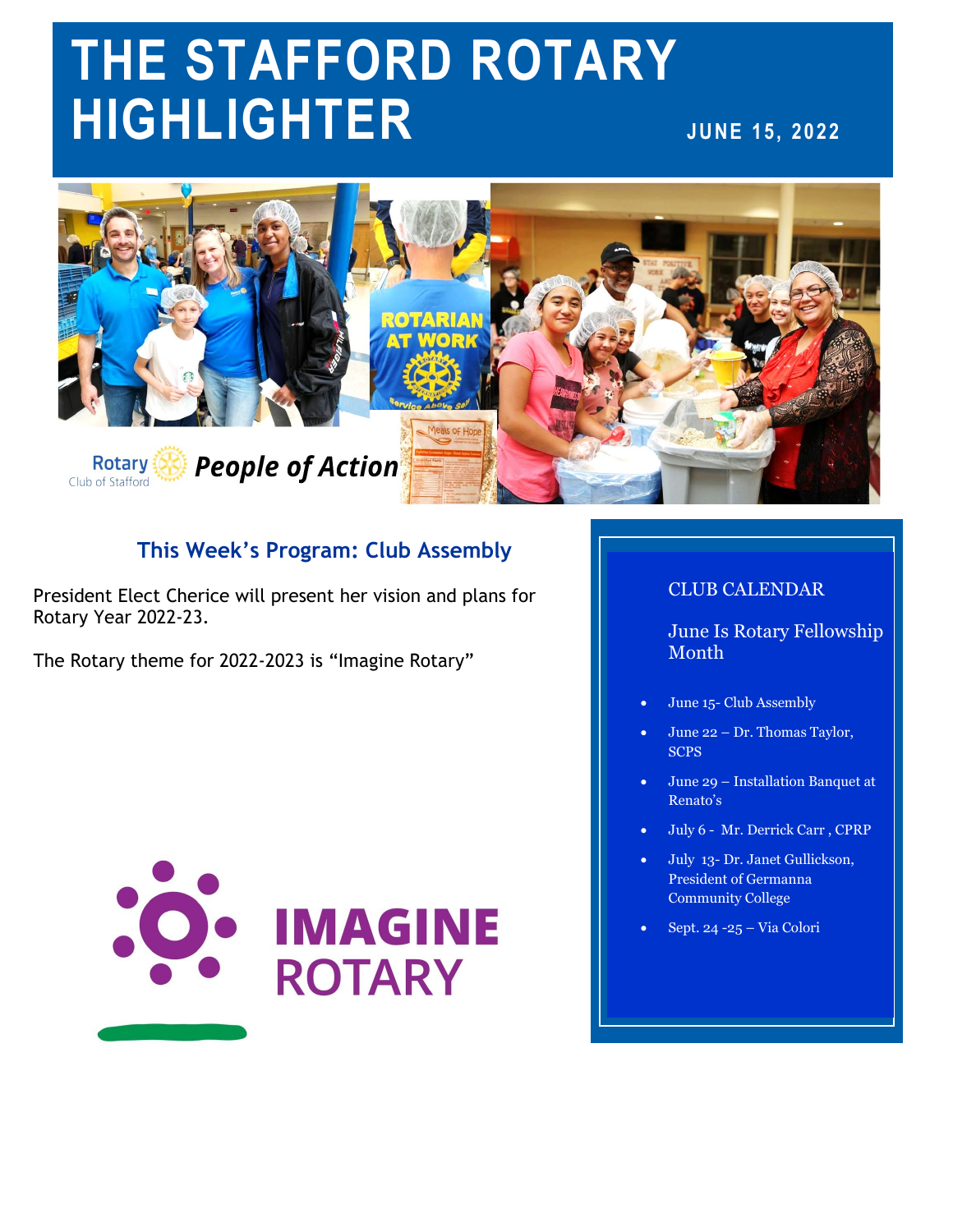# **June 8 Meeting**

President Jake presided and welcomed guests Melody Grattic and Doug Gately. Our June 22 speaker will be Dr. Thomas Taylor, Stafford County Public Schools Superintendent. Mountain View High School Interactors will also be in visiting.

Be sure to R.S.V.P. for the June 29 Installation Banquet by June 24.

#### **Program**

Our speaker was Michael McLaughlin, Chief Operating Officer of the Virginia Passenger Rail Authority. VPRA was created in 2020 and is responsible for promoting, sustaining, and expanding the availability of passenger and commuter rail service in the Commonwealth.

Transforming Rail in Virginia is a generational infrastructure investment that will expand and improve passenger, commuter, and freight rail in Virginia, creating a vital connection in America's national rail network between the Northeast and Southeast corridors.

#### **New Passenger Rail Benefits**

Transforming Rail in Virginia provides more capacity for high-quality transportation choices. Expanded passenger rail services will be available because of the program:

- Doubles state-supported Amtrak service between Washington, DC and Richmond, VA, resulting in nearly-hourly service in this corridor
- ❖ Increases Amtrak service to Newport News, VA and Norfolk, VA
- Increases Amtrak service between Washington, DC and Roanoke, VA
- Extends Amtrak service from Roanoke, VA to the New River Valley
- Increases Virginia Railway Express (VRE) Fredericksburg Line service by 75% including the addition of late night and weekend service.

Mr. McLaughlin discussed the specific projects needed to achieve these service improvements:

- Long Bridge Project
- Alexandria Fourth Track Project
- ❖ Franconia-Springfield Bypass Project
- ❖ Franconia-Lorton Third Track Project
- $\div$  Siding Projects which are three miles long to allow passing freight trains
- The Richmond to Raleigh Corridor

During the Q&A Mr. McLaughlin discussed the new station at Potomac Shores, the possibility of fare increases, labor shortages, safety and security. It was a very informative program.



Several club members joined Nelda and Donnell at the reception honoring their  $60<sup>th</sup>$  anniversary. As one attendee stated, "Lovely church setting with warm and inclusive church service." The cakes were good too.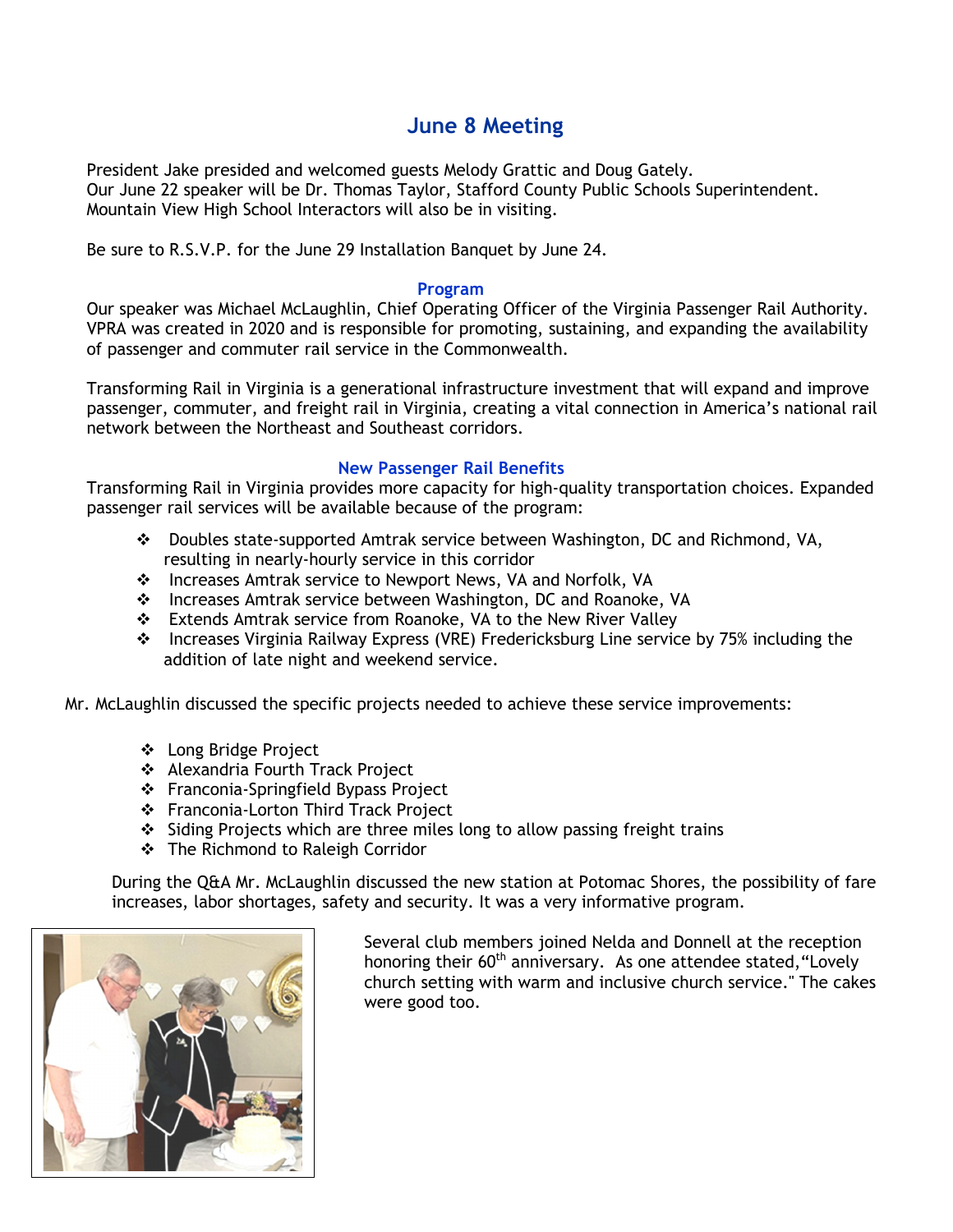## **FIRST WOMEN AS ROTARY PRESIDENT 2022-23**



Jennifer Jones, member of the Rotary Club of Windsor-Roseland, Ontario, Canada, will become Rotary International's president for 2022-23, a groundbreaking selection that will make her the first woman to hold that office in the service organization's 115-year existence. Jones, whose confirmation comes at a unique time in history, is inspired by how the organization and its global members continue to adapt, connect and serve their communities in new ways during the coronavirus pandemic. Jones says she wants to harness this moment of change to develop metric-driven goals that challenge us to innovate, educate and communicate opportunities that reflect today's realities.

"We know that Rotary is a place where leaders and those with the vision and drive to create change can thrive. And such leaders are found from every age, gender, race and background. Diversity, equity and inclusion should begin at the top, and for us to welcome new leaders into our organization and expand our ability to make an impact, we need to build stronger bridges that help everyone see themselves reflected, celebrated and valued here in Rotary," Jones said.

Jones also notes her tremendous pride in the way Rotarians have shown leadership in responding to and helping protect communities against COVID-19. So far, Rotary has provided \$29.7 million to support clubs in their response to COVID-19, with projects ranging from largescale, transformative activities such as providing medical equipment to hospitals to smallscale, short-term activities like purchasing thermometers, protective medical gear, or other items for frontline medical professionals. "Silver linings rise out of the most challenging circumstances," Jones said in her vision statement. "Our members are resolute in finding ways to aid those in need as the pandemic continues to underscore how Rotary is a global force for doing good in the world."

As Jones looks ahead to her presidential term, she confirms that she's prepared to take on existing and new challenges as society continues to evolve at a rapid pace, and like Rotary presidents before her, is eager to set Rotary on course for a robust and vibrant future. "Years ago, I asked one of our incoming presidents what he wanted his legacy to be. He very quickly told me he wasn't interested in building a legacy and that he was interested in getting to work," said Jones. "Those words have always stuck with me, and I too simply want to get down to work."